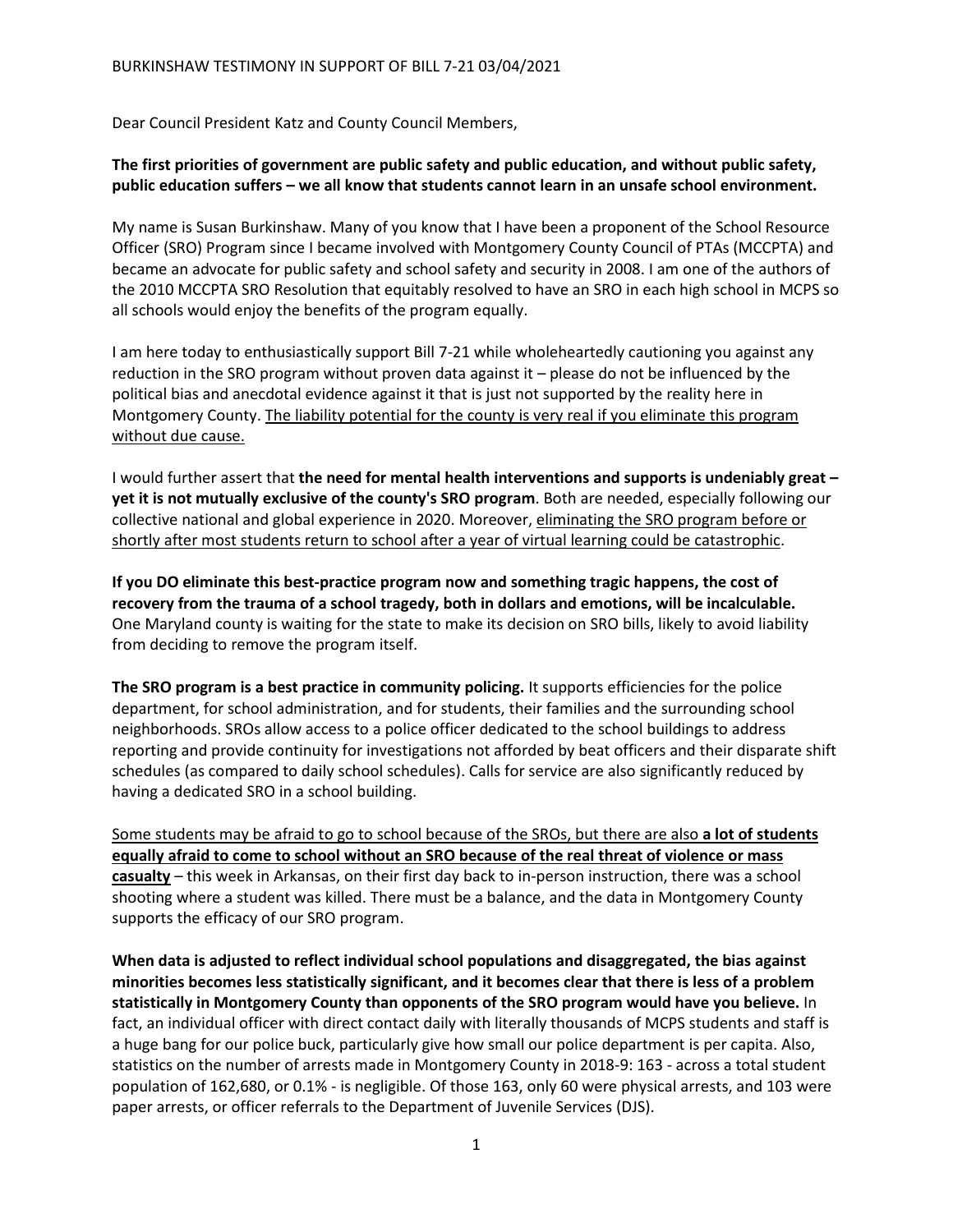Also, of note is that there were only 163 arrests for a total reported 2946 arrestable incidents in Montgomery County – only 5.5% of the total arrests that there could have been. If you look at the 60 physical arrests over the total arrestable incidents that arrest rate drops to 2%. If you look at that same number of arrests as compared to total student population and the number of days the kids are in school, the number of arrests is negligible. If you remove SROs, the number of arrests by law enforcement officers in the community will increase significantly, since they do not have the training of SROs or established relationships with the student.

Since reported incidents are down historically across the county by 40% from 2001-2002 to 2010-2011 subsequent to the implementation of the SRO program and down another 30% by the end of the 2018- 19 school year (a total of 136,832 students were enrolled in MCPS during the 2001-02 school year and 7,104 serious incidents were reported; in the 2010-11 school year, with 144,064 students enrolled, 4,475 serious incidents were reported; In 2018-9, the most recent reported year, there were 162,680 students and 3,447 [pending confirmation] serious incidents, down another 30%), and most arrests are driven by MCPS administrators, **there is currently no statistically significant data against the SRO Program in Montgomery County.**

**It is a myth that the SRO program fuels the school-to-prison pipeline when implemented properly, as it is here in Montgomery County, MD.** The 2016 OLO report repeatedly cited against the SRO program states "…OLO finds the School-to-Prison Pipeline within the county mirrors national trends…but is relatively small and shrinking." ("The School-to Prison Pipeline in Montgomery County", p.96, 2016) The 2011-2015 data interpreted in this report is outdated and is being grossly misrepresented, underscoring the need for new data before disbanding the program.

The debate about eliminating the SRO program has stemmed from political unrest and the resulting anti-police sentiment nationally without looking at facts and hard data from right here in Montgomery County and drilling down into the OLO report. The real question is, are minority students being targeted? If so, that should also be a question for the Board of Education and MCPS administration, not the SRO program. Ninety-seven percent of SRO arrests were initiated by school administrators. Scholarly research has shown no causation between exclusionary discipline and SROs in schools, but more research is necessary (Fisher & Hennessy, 2016). Eliminating the SRO program without hard evidence against it is extremely shortsighted and dangerous. Relationships between SROs and the students they have mentored have kept Montgomery County minority students out of trouble – from a real-life student who credits his SRO with keeping him out of trouble, from his 5<sup>th</sup> grade D.A.R.E. program through his high school experience in MCPS – but there are no statistics on that.

Please do not turn a blind eye to the fact that **the MCPS principals have unanimously come out in support of the SRO Program** – they are the ones who rely on these officers in their school buildings to keep their staff and students safe every day and they can attest to the benefits directly. As a community member I am comforted knowing that there is an officer in the school building a quarter mile from my home to keep students safe from both internal and external threats, while allowing the rest of the department to patrol the community and provide backup for the SRO as needed – with upwards of 3,000 students and staff in many of our high schools on a normal school day. This is an extremely efficient use of police resources and tax dollars.

These county resource benefits are compounded by the added benefit to students of: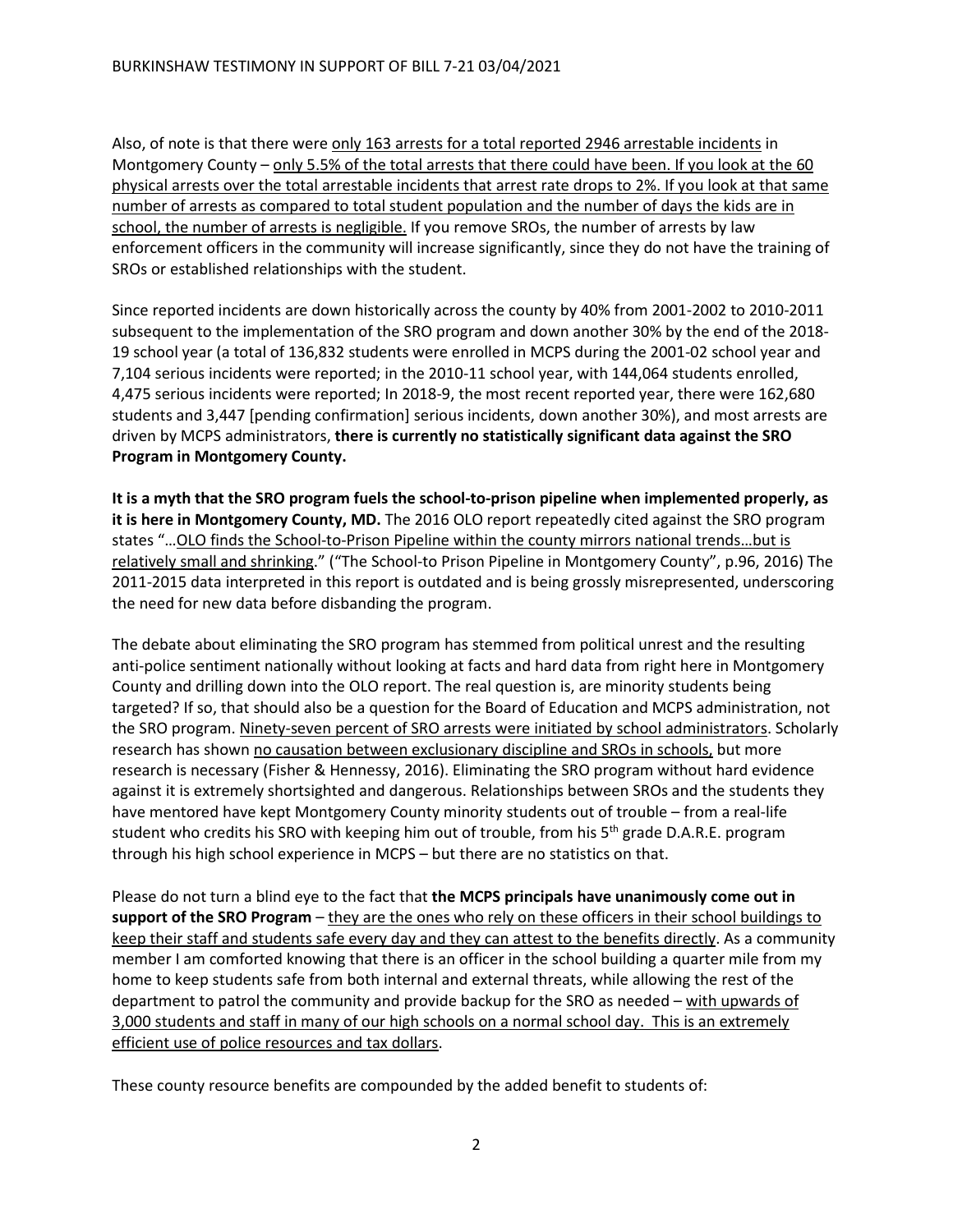- SROs maintaining positive relationships and contact with students,
- participating in Restorative Justice Circles,
- providing wellness checks and mental health EAP for students in crisis,
- leading school drills, and
- a myriad of other functions they perform daily for the benefit of all students.

It should also be emphasized that **our county's SROs are a majority minority** – there are 26 total SROs in the program with demographic composition as follows: 10 Black males, 5 Black females, 1 Hispanic male, 8 White males, and 2 White females. If you speak to these officers directly you will find out that they are officers in the program because they want to help students – not to arrest them for no reason.

You know that the **Maryland Safe to Learn Act of 2018 was unanimously passed in support of standardizing SRO Programs across the state, and mandates every public high school have a school resource officer assigned to it.** There has not yet been time to analyze the data from the benefits of the increased, standardized training across the state. Removal of the program without that data would be incredibly irresponsible on such a tight timeline – due to the COVID-19 pandemic there is no current data to report on. I would argue that "adequate local law enforcement coverage" from untrained beat officers will result in more arrests, more calls for service, and more danger to the community as multiple officers, untrained in social-emotional issues and restorative justice (as compared to SROs), respond to schools.

Vocal support for the SRO program is generally much quieter than the knee-jerk politically motivated attacks against it have been. Many students and families, minority or otherwise, who have the most potential to directly benefit from the prevention and intervention methodologies provided by the SRO program (i.e., those being recruited into gangs, such as MS-13; those whose suicide was prevented by an SRO; or those who are victims of domestic abuse) might be less likely to testify in favor of the program because of the sensitivity of their individual circumstances. Add to that the prevention and intervention benefits that cannot be measured (since there is never statistical data on incidents that did not occur and/or were diffused because of the presence of an SRO), it would be irresponsible of the Board of Education and/or the County Council to eliminate the SRO program without concrete evidence against it.

Furthermore, outside threats are real and have occurred even here in Montgomery County. My boys were at Northwest High School in Germantown, MD when there were bomb threats against both it and Northwood High School on April 29, 2014 – there was an officer in the building to help investigate the threat while backup was called in from across the region and 2,000+ students and staff were evacuated safely. On May 5, 2014, the next week, there was another bomb threat against Northwest High School. Furthermore, my oldest, who graduated from MCPS in 2018, had the benefit of the SAME SRO FROM MIDDLE SCHOOL TO HIGH SCHOOL (sadly caused by the reduction of the program across the county when it was eliminated from middle schools and the middle school officer was reassigned). Yet that afforded his cohort the benefit of solid relationships with the SRO in high school and a much safer school environment. There was a noticeable uptick in serious incidents after the matriculating middle schoolers who did not have SROs in middle school arrived at the high school when my oldest was a senior. Please pay attention to those advocating for the program who have many years of experience with the SRO Program and have had kids in MCPS high schools, including those authoring Bill 7-21. We have personally witnessed the benefits of having an SRO assigned to each school/cluster over the years.